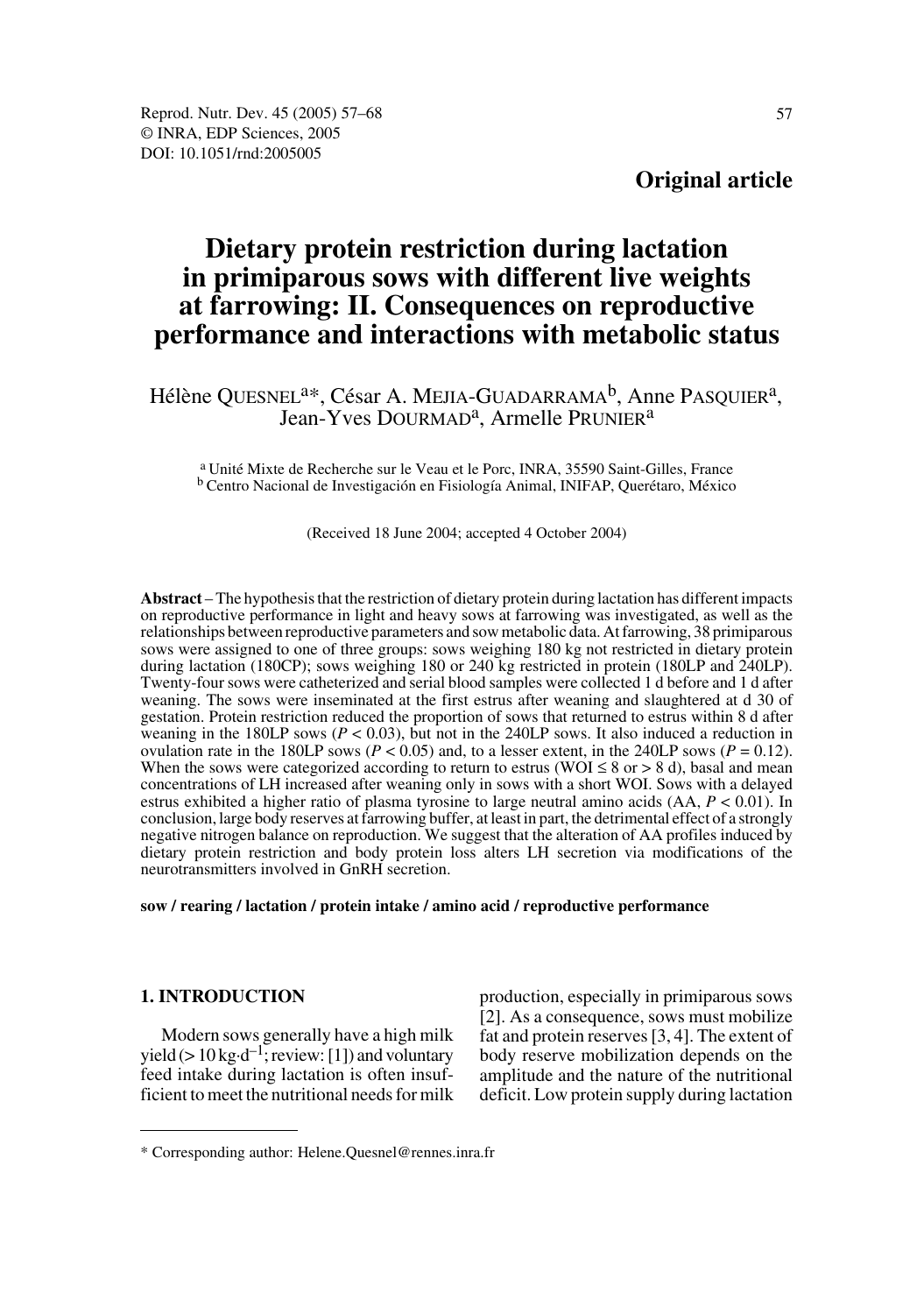amplifies muscle tissue mobilization [5–7]. In lactating primiparous sows, a severe deficit in dietary protein has been demonstrated to compromise lactation [6] and subsequent reproduction, especially the weaningto-estrus interval (WOI) [5, 8, 9]. However, this detrimental effect on WOI or ovarian function at weaning was not observed in primiparous sows that had large body reserves at farrowing [10, 11]. Evidence exists that WOI is influenced not only by body reserve loss during lactation, but also by absolute amounts of reserves at farrowing and weaning [12–15]. Therefore we hypothesize that large protein reserves related to heavy body weight can play a protective role against the detrimental effects of protein restriction. The present experiment was designed to test this hypothesis in sows that had been fed differently during rearing and gestation, in order to achieve two different live weights at farrowing, and submitted to a dietary protein (lysine) restriction during lactation. The consequences of protein restriction on litter growth and sow's metabolic status are presented in a companion paper [16]. The present part of the study focuses on reproductive consequences. There is a large body of evidence showing that changes in metabolic status are transmitted to the reproductive axis through changes in concentrations of metabolites and metabolic hormones (reviews: [17–19]). Therefore relationships between metabolic and endocrine data and reproductive performance were also investigated.

## **2. MATERIALS AND METHODS**

#### **2.1. Animals and experimental design**

The experimental design was extensively described in a companion paper [16]. The experiment was conducted in four replicates on Pietrain  $\times$  (Landrace  $\times$  Large White) crossbred gilts. Five-month old females were assigned to a group of "180 kg" or "240 kg" sows, depending on the objective of live weight at farrowing. After puberty, the estrous cycles were synchronized by a progestagen treatment (Regumate®, Janssen-Cilag, Issy-les-Moulineaux, France). At the subsequent estrus, fifty-two gilts were inseminated at  $265 \pm 1$  d of age and  $136 \pm 1$ 11 (group "180 kg";  $n = 31$ ) or  $189 \pm 14$  kg live weight (group "240 kg"; *n* = 21). On  $d 104 \pm 1$  of gestation, the gilts were moved from the gestation to the farrowing facilities and were kept in individual farrowing crates. When necessary, parturition was induced by an i.m. injection of 2 mL of cloprostenol (Planate, Mallinckrodt veterinary, Meaux, France) on d 114 of gestation. Farrowing occurred on d 114 or 115 of gestation. Within 48 h after birth, the litters were standardised to 11 piglets and to 10 piglets 3 d later. Piglets had no access to creep feed and free access to the dam throughout lactation. They were weaned between 0830 and 0930 at  $28 \pm 1$  d of age. Water was freely available for the sows and piglets throughout the experimental period.

## **2.2. Diets**

They were fed a standard growing pig diet until insemination. Feed allowance was calculated to meet 1.6 and 2.4× the energy requirements for maintenance. During gestation, all sows received a standard gestation diet containing 12.1 MJ of digestible energy (DE), 130 g of crude protein (CP) and 6 g of lysine per kg. The daily feed allowance was adjusted every three weeks in order to meet 110% of the energy requirements for gestation [20]. On the day of farrowing, the sows were provided 1 kg of the gestation diet. During lactation, the daily feed allowance was given in two equal meals provided at 0830 and 1430. One day after farrowing, 38 sows were allocated to one of three groups: (1) "180 kg" sows not restricted in dietary protein during lactation (180CP); (2) "180 kg" sows restricted in protein (180LP); and (3) "240 kg" sows restricted in protein (240LP). The low-protein diets were formulated on the basis of lysine being the first-limiting amino acid (AA) with other AA meeting or exceeding the suggested "ideal" ratio for each AA relative to lysine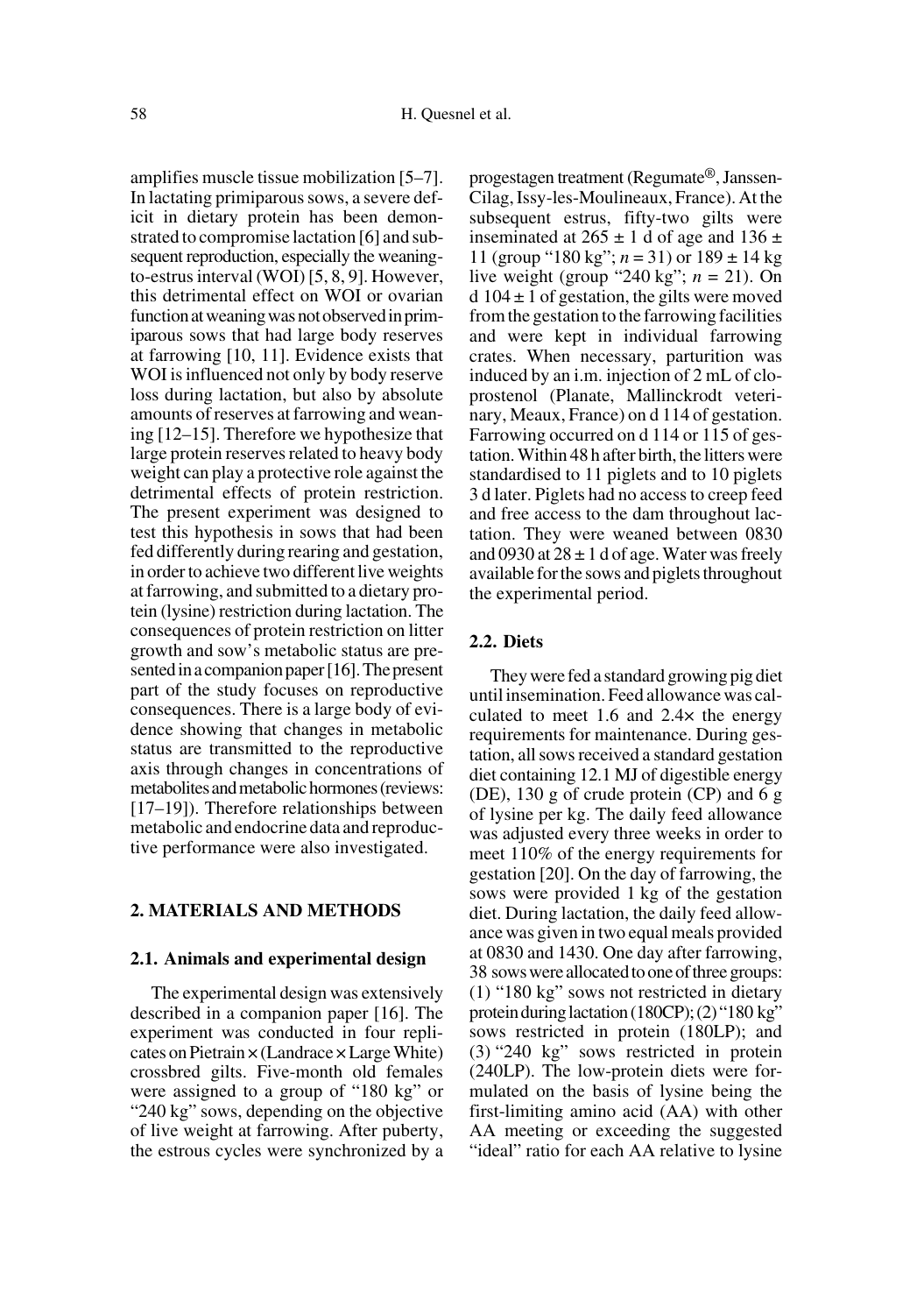|                                  |                           | Treatment <sup>1</sup>  |                         |       |
|----------------------------------|---------------------------|-------------------------|-------------------------|-------|
|                                  | 180CP<br>$(n = 12)$       | 180LP<br>$(n = 12)$     | 240LP<br>$(n = 14)$     |       |
| Feed intake, $kg \cdot d^{-1}$   | $4.1 \pm 0.1^a$           | $4.2 \pm 0.1^a$         | $3.5 \pm 0.3^b$         |       |
| $ME2$ intake, MJ·d <sup>-1</sup> | $53.1 \pm 2.5^{\rm a}$    | $54.8 \pm 2.5^{\rm a}$  | $45.6 \pm 2.1^{\rm b}$  |       |
| Lysine intake, $g \cdot d^{-1}$  | $39.4 \pm 1.1^a$          | $21.6 \pm 1.1^{\rm b}$  | $16.0 \pm 1.0^{\circ}$  |       |
| Sow live weight, kg              |                           |                         |                         |       |
| At d 1                           | $182.6 \pm 6.6^a$         | $181.1 \pm 6.6^a$       | $238.2 \pm 6.4^{\circ}$ |       |
| Loss during lactation            | $-19.4 \pm 3.6^{\circ}$   | $-22.1 \pm 3.6^{\circ}$ | $-37.6 \pm 3.4^{\circ}$ |       |
| Lipid <sup>3</sup> , $kg$        |                           |                         |                         |       |
| d 1                              | $29.1 \pm 1.8^{\text{a}}$ | $28.5 \pm 1.8^{\rm a}$  | $53.6 \pm 1.8^{\rm b}$  | 0.001 |
| Loss during lactation            | $-8.5 \pm 1.3^{\circ}$    | $-7.4 \pm 1.3^{\circ}$  | $-15.3 \pm 1.2^{\rm b}$ | 0.001 |
| Protein <sup>3</sup> , $kg$      |                           |                         |                         |       |
| d 1                              | $29.6 \pm 1.2^{\text{a}}$ | $29.6 \pm 1.2^a$        | $36.4 \pm 1.2^b$        | 0.001 |
| Loss during lactation            | $-2.4 \pm 0.6^{\circ}$    | $-3.3 \pm 0.6^{\circ}$  | $-4.9 \pm 0.6^{\circ}$  | 0.002 |

**Table I.** Sow feed, energy and lysine intakes and changes in live weight during lactation (LSMEANS  $\pm$  SEM).

1180CP and 180LP: primiparous sows weighing 180 kg at farrowing and fed a control or low-protein diet during lactation; 240LP: sows weighing 240 kg at farrowing and fed a low-protein diet. 2 Metabolizable energy.

<sup>3</sup> The chemical composition of sows was estimated from the body weight and backfat thickness measure-<br>ments using the equations proposed by Dourmad et al. [40]: lipids (kg) = -26.4 + 0.221 EBW + 1.331 P<sub>2</sub>. ments using the equations proposed by Dourmad et al. [40]: lipids (kg) = –26.4 + 0.221 EBW + 1.331 P<sub>2</sub>, protein (kg) = 2.28 + 0.178 EBW – 0.333 P<sub>2</sub>, where EBW (kg) represents the sow empty live weight (EBW =  $0.905$  BW<sup>1.013</sup>, BW = live weight in kg) and P<sub>2</sub> (mm) = backfat thickness at the level of the last rib. a,b,c Within a row, means without a common superscript letter differ (*P* < 0.05)

for lactating sows [21]. The diets provided similar amounts of metabolizable energy  $(13.0 \text{ MJ·kg}^{-1}$ ; Tab. I). On d 1 and 2, all females received 2.5 and 3.5 kg $\cdot$ d<sup>-1</sup> of the experimental diet, respectively. Thereafter, the amount of feed was restricted to 4.3 kg $\cdot$ d<sup>-1</sup> for the 180CP and 180LP and 4.5 kg $\cdot$ d<sup>-1</sup> for the 240LP sows to avoid differences in feed consumption and obtain the same ratio of energy ingested to energy requirements  $($   $\sim$  70% $)$  for all sows. Feed refusals were weighed daily before the morning meal and the actual feed intake was then calculated.

From the day of weaning (W) until the end of the experiment, all sows received a conventional gestation diet containing 12.1 MJ DE·k<sup>-1</sup>,  $130 \text{ g}$  CP and 6 g lysine per kg, in two equal meals given at 0830 and 1430. At weaning, the sows remained in their farrowing crate for 2 d in order to facilitate serial blood sampling. Thereafter, they were moved and penned in individual gestation crates  $(0.7 \times 2.5 \text{ m})$  until the end of the experiment.

Feeding treatments during rearing and gestation produced sows that weighed around 180 (180CP and 180LP sows) or 240 kg (240LP sows) on the day after farrowing (Tab. I). Light sows (180CP and 180LP) had a similar body composition (the estimated contents of the sow's body lipid and protein were respectively 15.7% and 16.3% of live weight) but 240LP sows were fattier (lipid and protein contents represented 22.5% and 15.2% of live weight, respectively). Average feed intake during lactation was lower for heavy (240LP) than for light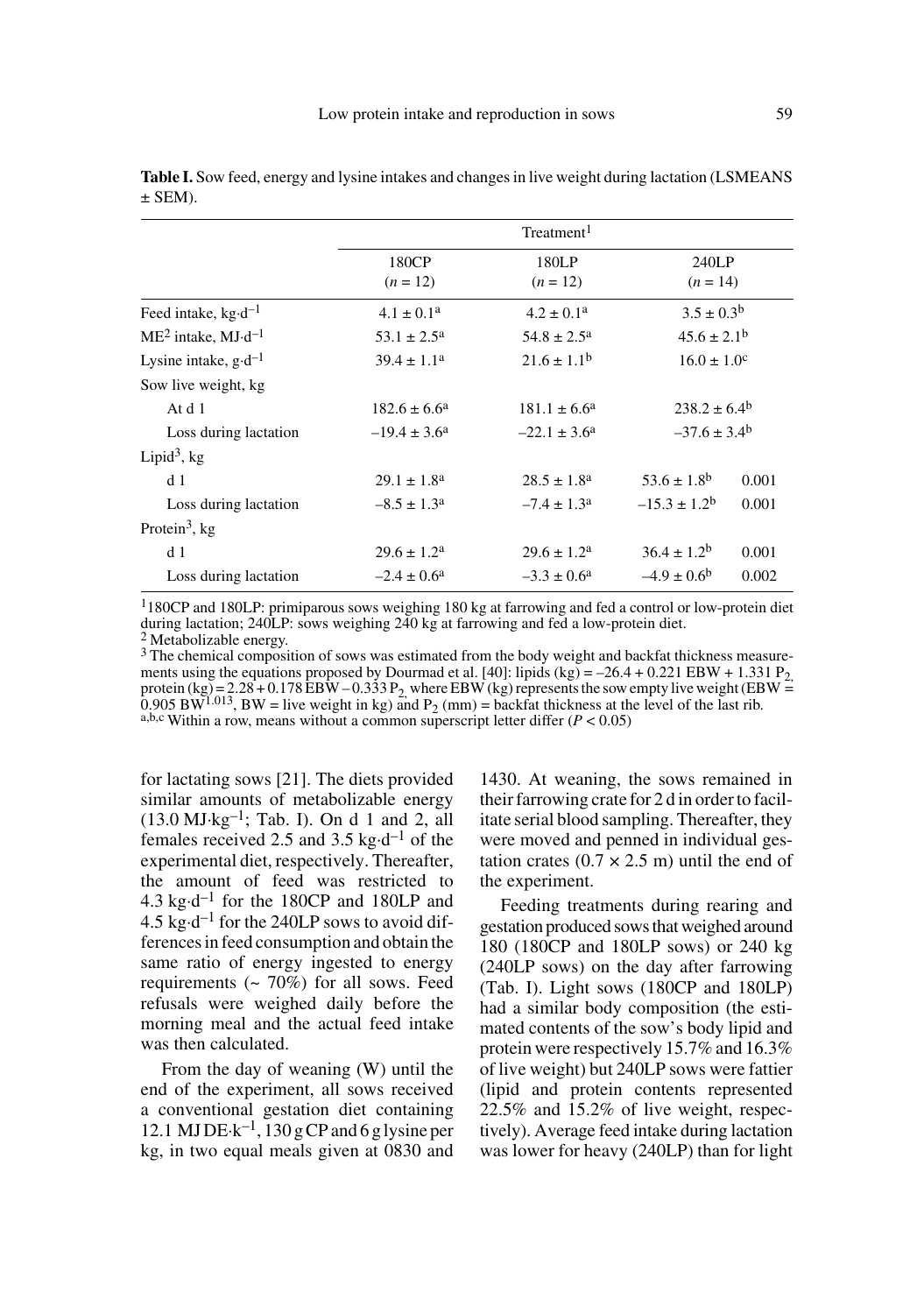sows, because they ate less than expected during the first 2 weeks of lactation. As a consequence, the 240LP were more severely restricted in dietary protein (lysine) than the 180LP sows. Lipid losses during lactation were relatively high and did not differ among treatments (~ 28% of lipid mass at the onset of lactation). Protein losses were significantly higher in the 240LP than in the 180CP sows and intermediate in the 180LP sows (Tab. I). They were estimated to represent 8, 11 and 13.5% of protein mass at farrowing for the 180CP, 180LP and 240LP sows, respectively (for details, see [16]).

### **2.3. Estrus, ovaries, ovulation rate and embryonic survival**

The procedure was similar to that described by Mejia-Guadarrama et al. [10]. From 2 d after weaning (day W+2), the sows were monitored for estrus twice daily at 0800 and 1600 by exposing them to a fenceline contact with a mature boar for 15 min and using the back-pressure test. The sows were artificially inseminated twice with fresh diluted semen from Pietrain boars. When the first observation of standing estrus occurred in the morning, a first insemination was performed 8 h later, whereas insemination was performed 16 h later when estrus was first detected in the afternoon. The second insemination was performed 24 h after the onset of estrus in both cases. The doses of semen  $(3 \times 10^9$  spermatozoa $\cdot$ 70 mL<sup>-1</sup>) consisted of pooled semen. The same pool was used for all sows belonging to a same replicate. Only sows that were detected in estrus within 8 d after weaning were inseminated. The sows were slaughtered  $36 \pm 1$  d after weaning and the genital tract was immediately collected after death. The weights of both ovaries were recorded. All corpora lutea were dissected and counted. The presence of corpora albicantia was also checked to correlate with records on estrus detection. Live and dead embryos were counted. An embryo was considered dead on the basis of size visual evaluation (markedly less than the mean of all embryos from that sow) and/or by the observation of a necrotic process in situ. Embryo survival was expressed as the percentage of corpora lutea represented by live embryos.

#### **2.4. Measurements and sampling**

A subgroup of sows was randomly allocated to blood sampling (8/group). On  $d$  22  $\pm$  1 of lactation, catheters were surgically inserted into the jugular vein of sows under general anaesthesia. Serial blood samples were collected via a catheter every 15 min from 0815 to 1615 on the day before (day W–1) and the day after weaning (day W+1). Single blood samples for IGF-I were taken at 1400 on day W and from day W+2 to day W+6. Blood samples were collected in heparinized tubes and immediately centrifuged at 4 °C for separation of plasma. Plasma samples were stored at –20 °C until assay.

The animals were reared in compliance with national regulations for the humane care and use of animals in research (certificate of authorization to experiment on living animals No. 7675).

#### **2.5. Hormone assays**

Plasma concentrations of LH were determined on days W–1 and W+1 using validated RIA [22]. The samples were run in duplicate in a single assay. Concentrations of LH were measured every 15 min from 0815 to 1615. The intraassay CV was 10% at  $2 \text{ ng} \cdot \text{m} L^{-1}$ , and average sensitivity, defined as 92% of total binding, was 0.5 ng·mL<sup>-1</sup>.

#### **2.6. Calculations and statistical analyses**

 Profiles of LH were analyzed as previously described [23]. Characteristics of LH secretion (mean and basal concentrations, number of pulses) were calculated and used for statistical analyses.

Statistical analyses of sow performance were performed on data from the 38 sows allocated to experimental treatments and analyses of hormones on data from the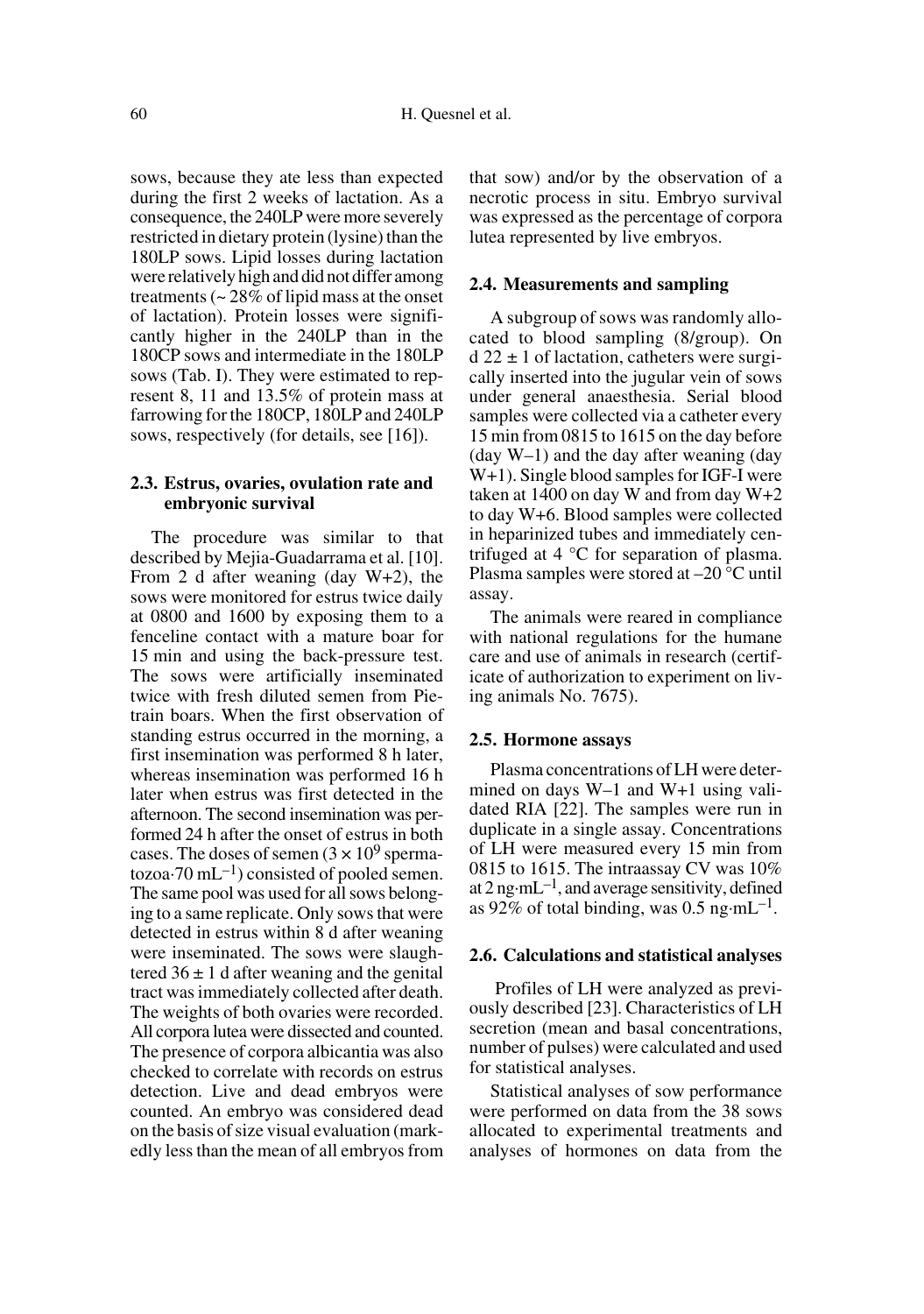24 catheterized sows. The number of sows that returned to estrus within 8 d after weaning and the number of gestating sows were compared using the Cochran test. Other data were analyzed as a randomized complete block design, with three treatments in four replicates (blocks), by analysis of variance using the MIXED procedure of SAS [24]. All models included the effects of the treatment (fixed effect) and of the replicate (random effect). Data for LH were analyzed using repeated measures in MIXED procedures. The complete model included treatment, replicate, time and time  $\times$  treatment interaction as main effects, the sow was the experimental unit and significant differences among treatments were determined using sow within replicate × treatment interaction as the error term. In the results, the least squares means and the standard errors of least squares means are given. Embryo survival data are expressed as a percentage and were analyzed after arcsine square root transformation.

To connect return to estrus after weaning and plasma metabolite and hormone concentrations, other analyses were performed on sows categorized according to their return to estrus ((WOI  $\leq$  8 d or  $>$  8 d). The models included the effects of the WOI duration (fixed effect) and of the replicate (random effect).

Pearson correlation analysis was used to determine the relationships between reproductive characteristics and hormone data on days W–1 and W+1 for sows with catheters  $(n = 24; SAS).$ 

## **3. RESULTS**

#### **3.1. Reproductive traits after weaning**

Thirty sows returned to estrus within 8 d after weaning. Twenty-seven out of these 30 sows exhibited estrus 5 or 6 days after weaning. Among the sows with a delayed estrus, four were in anestrus at slaughter, one had a WOI of 10 d and 3 had a WOI of 30 d (this was confirmed by the presence of only corpora lutea and no corpora albicantia in the ovaries at slaughter). The proportion of sows that returned into estrus within 8 d after weaning was lower  $(P < 0.05)$  in the 180LP group than in the other groups (Tab. II). The number of corpora lutea (= ovulation rate) was reduced in the 180LP sows compared with the 180CP sows (*P* < 0.05) and intermediate in the 240LP sows (Tab. II). The proportion of inseminated sows after weaning that were gestating did not significantly differ between the groups (Tab. II). In this subgroup of gestating sows, the ovulation rate followed the same trend as in the overall population, but differences between groups were not significant. The number of live and dead embryos and the embryonic survival did not differ  $(P > 0.1)$ .

Considering the sows from the endocrine data set, the proportion of sows in estrus within 8 days after weaning was lower in the 180LP sows compared with the other two groups. The number of corpora lutea and of live or dead embryos, as well as embryonic survival, did not significantly differ between treatments in this subgroup (Tab. II).

#### **3.2. Luteinizing hormone**

Mean and basal concentrations of LH, as well as the number of LH pulses over 8 h, were not influenced by treatments, neither 1 d before nor 1 d after weaning  $(P > 0.1$ , Tab. III). Regardless of the treatment group, all criteria increased significantly after weaning (Tab. III).

When the sows were categorized according to their WOI, there was a significant interaction between treatment and day of sampling for the LH concentrations (*P* < 0.05, Tab. IV). Mean and basal LH concentrations increased from day W–1 to day W+1 in sows that returned into estrus within 8 d and not in sows with delayed estrus. As a consequence, LH concentrations on the day after weaning were higher in sows with a WOI in a "normal" range  $(P < 0.05)$ .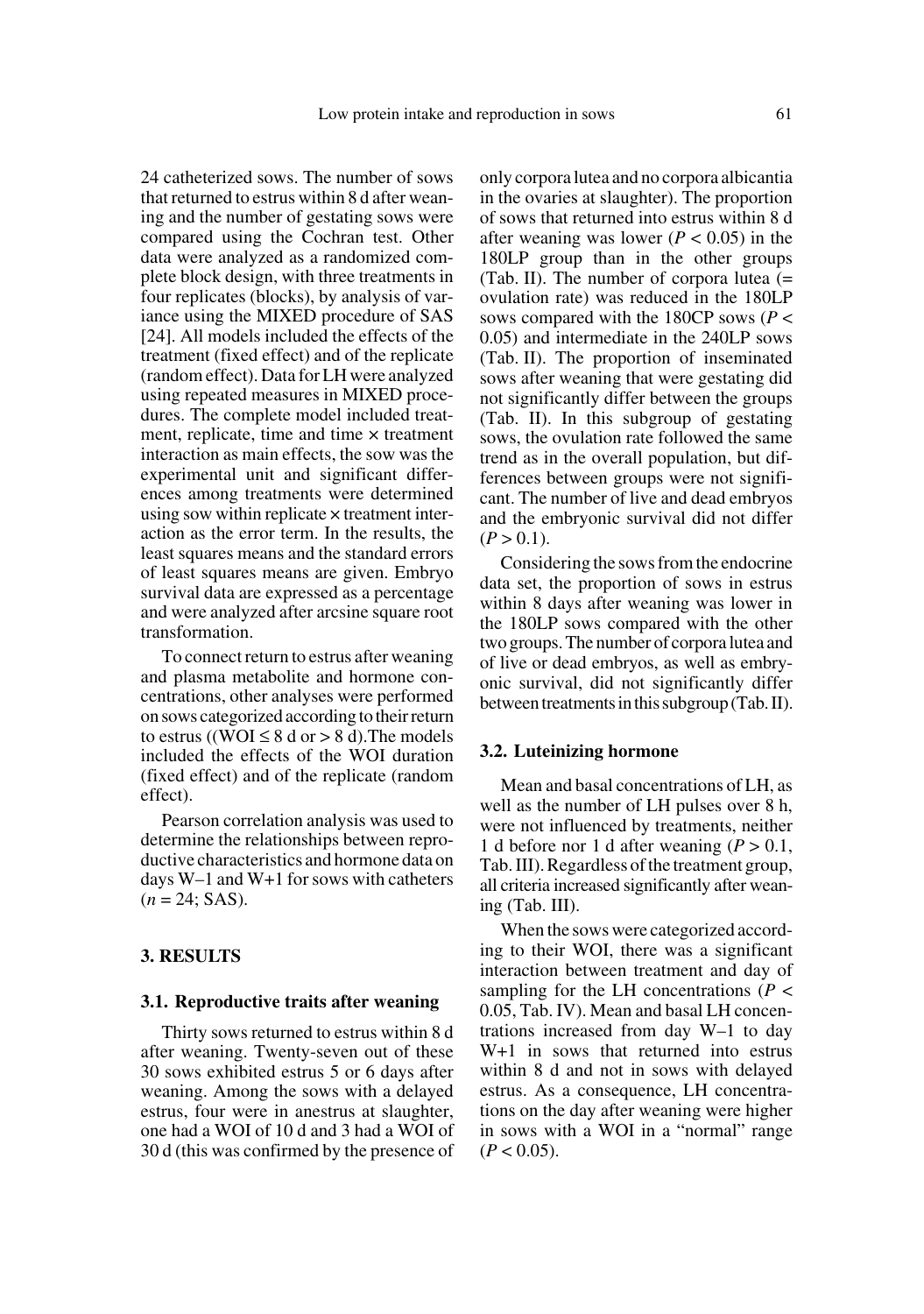|                                             | 180CP                     | 180LP            | 240LP                        | $P$ -value |
|---------------------------------------------|---------------------------|------------------|------------------------------|------------|
| All sow data $(n = 38)$                     | 12                        | 12               | 14                           |            |
| Number $(\%)^2$                             | $11(92)^a$                | $7(58)^{b}$      | $12(86)^a$                   | 0.03       |
| WOI, days                                   | $5.3 \pm 0.3$             | $5.7 \pm 0.3$    | $5.7 \pm 0.3$                | 0.46       |
| No. corpora lutea                           | $17.1 \pm 0.6^{\text{a}}$ | $14.0 \pm 1.1^b$ | $15.6 \pm 0.7$ <sup>ab</sup> | 0.05       |
| Gestating sows $(n = 24)$                   | 10                        | 5                | 9                            |            |
| Gestation rate <sup>2,3</sup> %             | 91                        | 71               | 75                           | 0.72       |
| No. corpora lutea                           | $17.0 \pm 0.7$            | $14.0 \pm 1.1$   | $15.4 \pm 0.7$               | 0.10       |
| No. embryos                                 | $13.0 \pm 0.8$            | $11.8 \pm 1.2$   | $12.4 \pm 0.8$               | 0.70       |
| No. live embryos                            | $12.8 \pm 0.9$            | $11.8 \pm 1.3$   | $12.1 \pm 0.9$               | 0.72       |
| Embryonic survival <sup>4</sup> , $%$       | 75                        | 84               | 79                           | 0.54       |
| Endocrine data set $(n = 24)$               | 8                         | 8                | 8                            |            |
| Females in estrus within 8 d after weaning: |                           |                  |                              |            |
| Number $(\%)^2$                             | $7(88)^a$                 | $(50)^{b}$       | 8(100) <sup>a</sup>          | 0.02       |
| No. gestating females <sup>2</sup>          | 6                         | $\overline{c}$   | 5                            | 0.51       |
| No. corpora lutea                           | $17.0 \pm 1.0$            | $16.0 \pm 2.0$   | $16.0 \pm 1.0$               | 0.80       |
| No. embryos                                 | $13.3 \pm 1.0$            | $13.5 \pm 1.8$   | $12.0 \pm 1.1$               | 0.66       |
| No. viable embryos                          | $13.2 \pm 1.1$            | $13.5 \pm 1.9$   | $11.6 \pm 1.2$               | 0.59       |
| Embryonic survival <sup>4</sup> , $%$       | 78                        | 84               | 75                           | 0.92       |

Table II. Reproductive traits of sows on treatment (LSMEANS  $\pm$  SEM).

1180CP and 180LP: primiparous sows weighing 180 kg at farrowing and fed a control or low-protein diet during lactation; 240LP: sows weighing 240 kg at farrowing and fed a low-protein diet.  $\frac{2}{3}$  Analysis based on the Cochran test.

3 Number of gestating sows/number of inseminated sows.

4 Number of live embryos/No. of corpora lutea. Analysis based on arsin-transformed data. a,b Within a row, means without a common superscript letter differ (*P* < 0.05).

## **3.3. Relationships between reproductive data and metabolic criteria**

Sows with a short WOI exhibited a lower GH/IGF-I ratio than sows with an extended WOI (*P* < 0.001; Tab. IV). Mean and basal concentrations of LH on day W+1 were negatively correlated with preprandial tyrosine concentrations on day  $W-1$  ( $P = 0.09$ ) and  $P < 0.05$ , respectively) and with the tyrosine/LNAA ratio (*P* < 0.001, Tab. V). The frequency of LH pulses was negatively correlated with post-prandial concentrations of serine and proline on day  $W-1$  ( $r = -0.63$ , *P* < 0.003 and *r* = –0.46, *P* < 0.05, respectively) and on day W+1 ( $r = -0.46, P < 0.03$ and  $r = -0.55$ ,  $P < 0.007$ ).

Ovulation rate was negatively correlated with mean plasma GH before weaning and positively with post-prandial concentrations of methionine (Tab. VI). A positive correlation  $(P < 0.05)$  also existed between ovulation rate and post-prandial concentrations of arginine, lysine and ornithine (data not shown).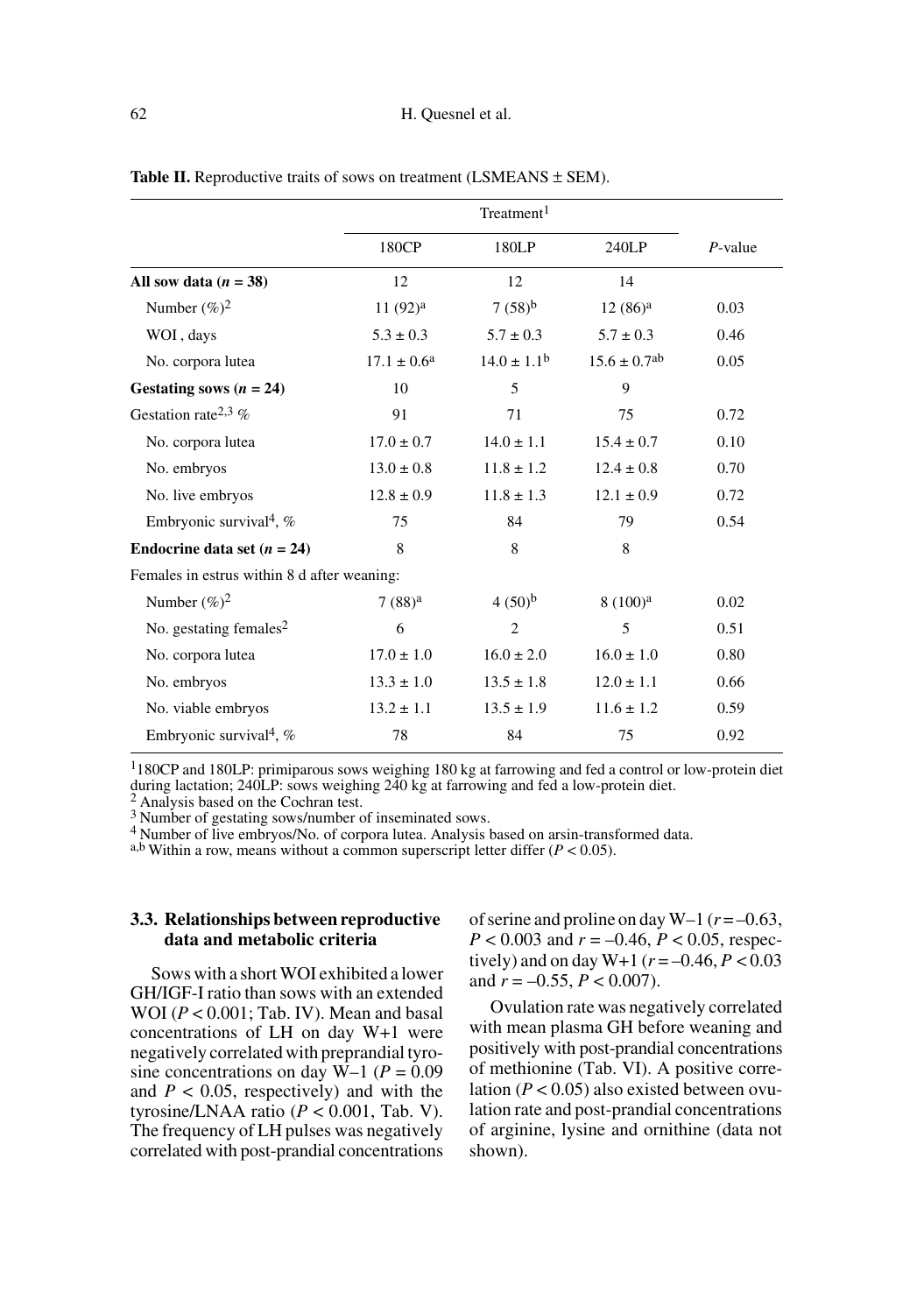|                        |                                               | Treatment <sup>1</sup> |               |      | $P$ -value <sup>2</sup> |              |  |
|------------------------|-----------------------------------------------|------------------------|---------------|------|-------------------------|--------------|--|
|                        | 180CP                                         | 180LP                  | 240LP         | T    | D                       | $T \times D$ |  |
|                        | $(n = 8)$                                     | $(n = 8)$              | $(n = 8)$     |      |                         |              |  |
|                        | Mean concentrations of LH, $ng·mL^{-1}$       |                        |               |      |                         |              |  |
| $W-1$                  | $1.4 \pm 0.1$                                 | $1.4 \pm 0.1$          | $1.4 \pm 0.1$ | 0.84 | 0.001                   | 0.30         |  |
| $W+1$                  | $1.6 \pm 0.1$                                 | $1.5 \pm 0.1$          | $1.7 \pm 0.1$ |      |                         |              |  |
|                        | Basal concentration of LH, $ng \cdot mL^{-1}$ |                        |               |      |                         |              |  |
| $W-1$                  | $1.3 \pm 0.1$                                 | $1.2 \pm 0.1$          | $1.3 \pm 0.1$ | 0.87 | 0.003                   | 0.51         |  |
| $W+1$                  | $1.5 \pm 0.13$                                | $1.4 \pm 0.13$         | $1.6 \pm 0.1$ |      |                         |              |  |
| No. of LH pulses, /8 h |                                               |                        |               |      |                         |              |  |
| $W-1$                  | $1.9 \pm 0.8$                                 | $1.4 \pm 0.8$          | $2.0 \pm 0.8$ | 0.95 | 0.05                    | 0.80         |  |
| $W+1$                  | $2.8 \pm 0.7$                                 | $2.8 \pm 0.8$          | $2.6 \pm 0.7$ |      |                         |              |  |

Table III. Influence of treatment on the characteristics of LH secretion 1 d before (W-1) or after  $(W+1)$  weaning (LSMEANS  $\pm$  SEM).

1 180CP and 180LP: sows weighing 180 kg at farrowing and fed a control or low-protein diet during lactation; 240LP: sows weighing 240 kg at farrowing and fed a low-protein diet.<br><sup>2</sup> T = treatment effect; D = sampling day effect; T × D = treatment × sampling day interaction.

**Table IV.** Characteristics of LH secretion and GH/IGF-I ratio 1 d before (W–1) and after (W+1) weaning in sows showing a normal (2 to 8 d) or long (more than 8 d) weaning-to-estrus interval (LSMEANS  $±$  SEM).

|                                               | WOI                   | $P$ -value <sup>1</sup> |       |       |              |
|-----------------------------------------------|-----------------------|-------------------------|-------|-------|--------------|
|                                               |                       |                         |       |       |              |
|                                               | $\leq 8$ d            | > 8 d                   | T     | D     | $T \times D$ |
| Characteristics of LH                         | $(n = 19)$            | $(n=5)$                 |       |       |              |
| Mean concentration of LH, ng·mL <sup>-1</sup> |                       |                         |       |       |              |
| $W-1$                                         | $1.4 \pm 0.1^a$       | $1.3 \pm 0.1^a$         | 0.187 | 0.024 | 0.031        |
| $W+1$                                         | $1.7 \pm 0.1^{\rm b}$ | $1.3 \pm 0.1^a$         |       |       |              |
| Basal concentration of LH, $ng\cdot mL^{-1}$  |                       |                         |       |       |              |
| $W-1$                                         | $1.3 \pm 0.1^a$       | $1.3 \pm 0.2^{\rm a}$   | 0.478 | 0.097 | 0.003        |
| $W+1$                                         | $1.5 \pm 0.1^{\rm b}$ | $1.2 \pm 0.1^a$         |       |       |              |
| No. of pulses, /8 h                           |                       |                         |       |       |              |
| $W-1$                                         | $1.8 \pm 0.5$         | $1.6 \pm 1.0$           | 0.733 | 0.106 | 0.951        |
| $W+1$                                         | $2.8 \pm 0.5$         | $2.4 \pm 1.0$           |       |       |              |
| GH/IGF-I ratio                                |                       |                         |       |       |              |
| $W-1$                                         | $0.06 \pm 0.01$       | $0.12 \pm 0.03$         | 0.001 | 0.001 | 0.307        |
| $W+1$                                         | $0.02 \pm 0.01$       | $0.04 \pm 0.01$         |       |       |              |
|                                               |                       |                         |       |       |              |

<sup>1</sup> T = WOI effect; D = sampling day effect; T  $\times$  D = WOI  $\times$  sampling day interaction.

a,b Means without a common superscript letter differ  $(P < 0.001)$ .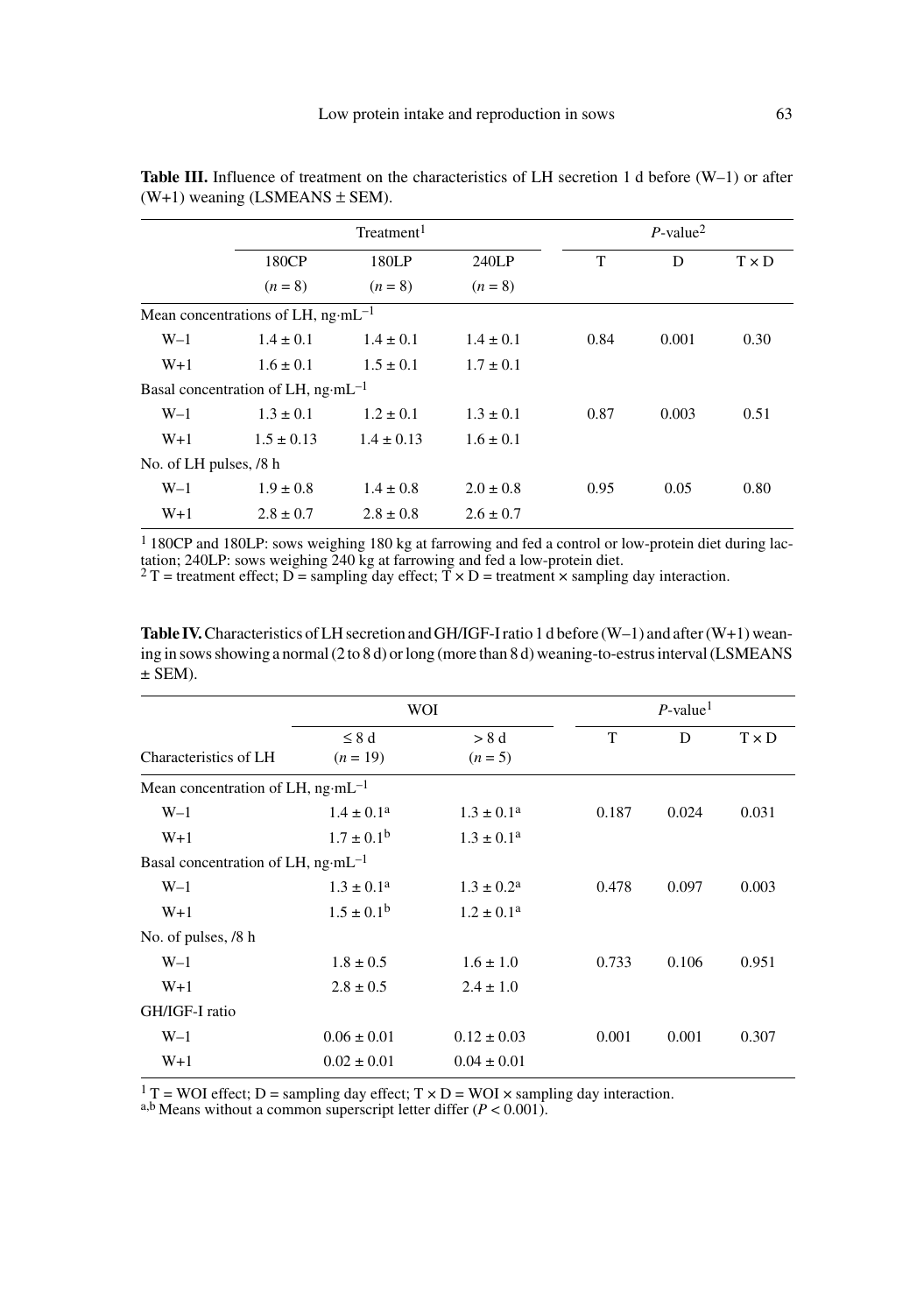|                       | LH characteristics |         |         |                      |            |         |  |
|-----------------------|--------------------|---------|---------|----------------------|------------|---------|--|
|                       | on $W-1$           |         |         |                      |            |         |  |
| Amino acids           | Mean               | Basal   | Pulses  | Mean                 | Basal      | Pulses  |  |
| Arginine              | 0.13               | 0.01    | 0.13    | 0.16                 | 0.11       | 0.15    |  |
| Tryptophan            | 0.25               | 0.30    | 0.10    | 0.29                 | 0.17       | 0.29    |  |
| Phenylalanine         | $-0.08$            | $-0.19$ | 0.15    | 0.15                 | 0.09       | 0.05    |  |
| Tyrosine              | $-0.26$            | $-0.29$ | 0.33    | $-0.36$ <sup>T</sup> | $-0.48*$   | 0.11    |  |
| LNAA <sup>2</sup>     | $-0.06$            | $-0.15$ | 0.34    | 0.10                 | 0.03       | 0.09    |  |
| Try/LNAA <sup>3</sup> | 0.23               | 0.35    | $-0.26$ | 0.19                 | 0.15       | 0.11    |  |
| Tyr/LNAA <sup>4</sup> | $-0.28$            | $-0.20$ | $-0.03$ | $-0.63***$           | $-0.65***$ | $-0.06$ |  |

**Table V.** Pearson correlation coefficients relating pre-prandial<sup>1</sup> plasma amino acid concentrations 1 d before weaning and plasma LH characteristics 1 d before  $(W-1)$  and after  $(W+1)$  weaning  $(n = 24)$ .

<sup>1</sup> For these AA, no correlation was found with post-prandial concentrations.

<sup>2</sup> Large neutral AA: isoleucine + leucine + valine + phenylalanine + tyrosine.  $\frac{3 \text{ Try/LNAA}}{2}$  Try/LNAA = tryptophan / LNAA.

4 Tyr/LNAA = tyrosine / (isoleucine + leucine + valine + phenylalanine + tryptophan).

 $\overline{P} = 0.09$ ;  $\overline{P}$   $\leq 0.05$ ;  $\overline{P}$   $\leq 0.001$ .

Table VI. Pearson correlation coefficients relating hormone and amino acid concentrations and ovulation rate (OR,  $n = 16$ ).

|           |              | Threonine <sup>1</sup> Methionine <sup>1</sup> | GH <sup>2</sup> | $IGF-I2$ | Insulin <sup>3</sup> | GH <sup>2</sup> | $IGF-I^2$    | Insulin <sup>3</sup> |  |
|-----------|--------------|------------------------------------------------|-----------------|----------|----------------------|-----------------|--------------|----------------------|--|
|           | on day $W-1$ |                                                | on day W-1      |          |                      |                 | on day $W+1$ |                      |  |
| <b>OR</b> | $0.50*$      | $0.68**$                                       | $-0.59*$        | $-0.09$  | 0.08                 | $-0.22$         | $-0.20$      | 0.06                 |  |

1,2,3 Respectively post-prandial, mean and pre-prandial concentrations.

#### **4. DISCUSSION**

Our findings show that large body reserves at farrowing attenuate the detrimental impact of low protein intake during lactation on reproductive performance after weaning.

The return to estrus after weaning was clearly impaired by dietary protein (lysine) restriction in the 180LP sows. This was not the case in the 240LP sows, despite a more severe restriction in protein and a greater mobilization of body protein during lactation (13.5% of initial protein mass in 240LP sows vs. 11% in 180LP sows). This suggests that the WOI is influenced not only by protein loss during lactation, but also by the absolute amount of protein reserves at farrowing and at weaning. However, the respective roles of fat and protein stores in the protective effect of large body reserves can be debated. Indeed, the 240LP sows were fattier than the 180LP sows and lost twice the amount of lipids as the 180LP sows. Lipid stores in the adipose tissue are extensively used when energy is lacking. Large fat reserves were used by the 240LP sows to cope with a more negative energy balance due to their reduced feed intake, as compared with the 180CP and 180LP sows [16]. Concerning the protein (lysine) restriction, muscle proteins are the only source to compensate for AA deficit. Therefore body protein reserves play the major role in the positive effect of large body reserves against protein deficit.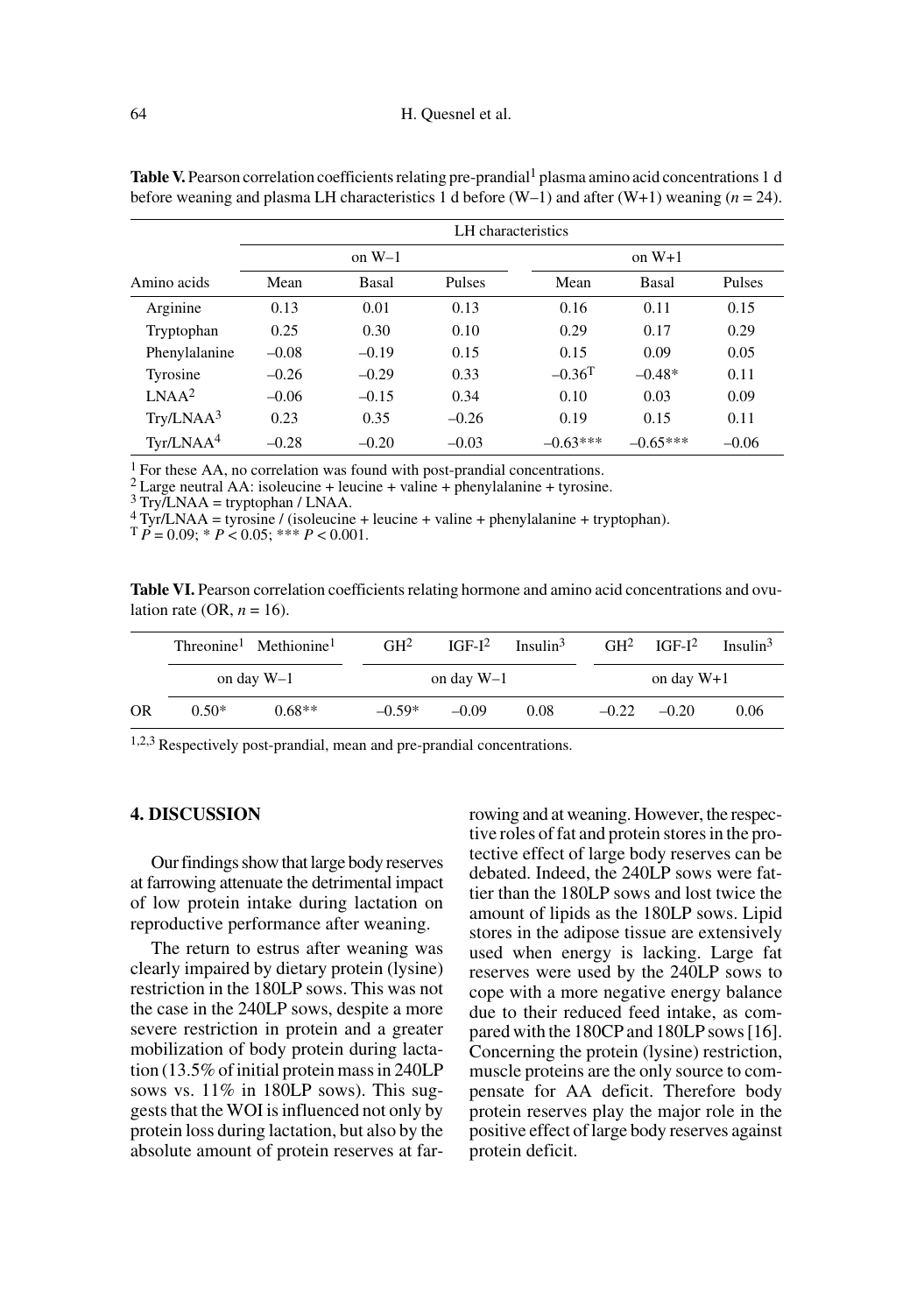The influence of protein restriction during lactation on WOI has already been reported in primiparous sows [8, 9, 25] and it has been attributed to the inhibition of LH secretion during lactation or just after weaning [9, 25]. In the present experiment, characteristics of LH secretion around weaning did not differ among treatments. Nevertheless, LH secretion did not increase at weaning in sows with delayed estrus, as it did in sows with early return to estrus after weaning. It is therefore likely that the delayed estrus observed in the 180LP sows originated from LH inhibition around weaning.

Mechanisms by which negative energy or nitrogen balance inhibits LH secretion are not yet fully understood. Many links between the metabolic status of females and the hypothalamo-pituitary unit have been proposed, the major one being glucose and insulin levels [17, 26]. We have recently proposed a role for AA availability [10], as suggested in rodents and ruminants [27]. Among the numerous neuropeptides potentially involved in the neuroendocrine regulation of GnRH secretion, some of them require, for their synthesis, AA precursors that are provided exclusively by dietary proteins. Serotonin is synthesized from tryptophan, norepinephrine and dopamine are synthesized directly from tyrosine or indirectly from phenylalanine. Moreover, several AA share a common AA transporter with large neutral AA (LNAA), and their uptake into the brain depends on the LNAA concentrations [28]. In pigs, brain serotonin concentrations are increased dose-dependently by dietary supplementation of tryptophan to a deficient ration [29], but it is decreased by additional crude protein or additional LNAA [29, 30] Barb et al. [31] reported that 48-h fasting reduced the tyrosine/LNAA ratio in the plasma of prepuberal gilts. These gilts exhibited an alteration in GH secretion but not in LH secretion. In the current experiment, the ratio of tyrosine to LNAA was strongly negatively correlated with mean and basal concentrations of LH on the day after weaning. A higher ratio likely favors the transportation of tyrosine into the brain, resulting in a greater availability of tyrosine for norepinephrine and dopamine synthesis. To our knowledge, there is no data in pigs on the influence of norepinephrine on LH secretion. The role of dopamine was first investigated in lactating sows by using a short-acting agonist, bromocryptine. The agonist induced either a decrease [32] or an increase [33] in LH secretion during the third week of lactation. In 1998, De Rensis et al. [34] reported that the administration of a long-acting dopamine agonist, cabergoline, increased LH secretion in late lactation. They suggested that dopamine may antagonize the inhibitory effect of endogenous opioids on GnRH secretion. Because of these findings, a positive correlation between tyrosine/ LNAA ratio and LH secretion could have been expected, instead of a negative one. Yet, no data has been reported in weaned sows, when there is no longer an influence of endogenous opioids on LH secretion. Since neuropeptides interact together and with steroids to influence GnRH and LH secretion, the influence of dopamine on LH secretion may differ between late lactation and post-weaning days.

The physiological meaning of the relationships between serine or proline and the number of LH pulses is not clear. Either these AA play a role in the control of LH secretion via a cascade of events (AA synthesis) that remains to be established, or they only reflect the (protein) nitrogen status of the sows. Altogether, our findings show that an alteration of AA profiles at the end of lactation is likely to be involved in the delayed estrus after weaning in light protein-restricted sows.

The potential involvement of other mediators, insulin, IGF-I and GH, in LH secretion and WOI was also investigated. An interesting result is the higher ratio of circulating GH to IGF-I around weaning in sows with an extended WOI. A high ratio is likely to reflect the uncoupling between GH and IGF-I secretion, which characterizes a strong catabolic status [16]. This does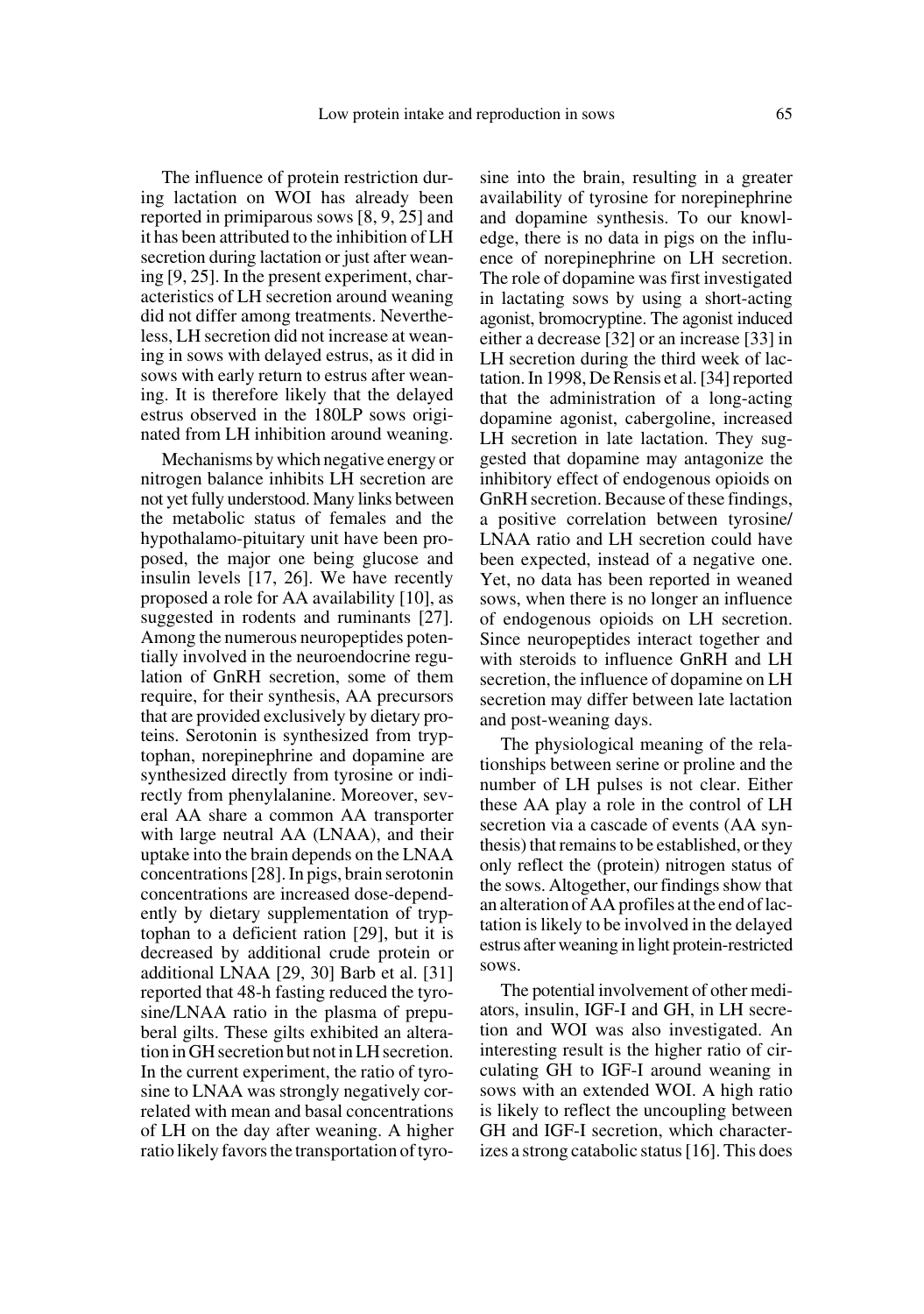not imply a relation of cause to effect, since the influence of IGF-I and especially GH on the hypothalamo-pituitary unit has not yet been demonstrated in pigs (review: [18]). Nevertheless, it indicates that GH/IGF-I ratio may be a better indicator of the sows' metabolic status and reproductive performance than IGF-I alone or insulin and glucose circulating concentrations.

Ovulation rate in sows that returned to estrus within 8 d after weaning was reduced by protein (lysine) restriction in the 180LP sows, and, to a lesser extent, in the 240LP sows. The detrimental effect of protein restriction has already been reported on ovulation rate at the first estrus after weaning [10]. It is also consistent with data showing an impaired folliculogenesis at or after weaning in sows that lost a high amount of body protein during lactation compared with sows that lost a moderate amount of protein [11, 35, 36]. Such impairment was illustrated by a lower proportion of large follicles and reduced concentrations of oestradiol and/or IGF-I in follicular fluid. Clowes et al. [11] also reported that the sow's body mass at parturition has a greater effect on ovarian characteristics than protein loss during lactation. This was in agreement with the fact that heavy sows in the present experiment were less affected by protein loss than light sows, concerning ovulation rate.

Considering the well-known stimulatory role of insulin and IGF-I on folliculogenesis in mammals, it is plausible that low insulin and IGF-I peripheral concentrations in the 180LP sows, and insulin resistance in the 240LP (for details, see [16]), are responsible for folliculogenesis impairment. The lack of relationships between these hormones and ovulation rate in the present experiment can be related to the lack of treatment effect on ovulation rate in the subgroup of catheterized sows (sows from the endocrine data set). However, we previously reported this lack of relationship [10]. Similarly, the alteration in folliculogenesis observed in sows that lost a high amount of body protein did not seem to be related to pre-prandial insulin and IGF-I concentrations during lactation [36]. However, it is possible that IGF-I concentrations in follicles would be more informative than peripheral IGF-I with respect to folliculogenesis. Secretion of IGF-I by growing follicles is stimulated by GH. Moreover, some in vitro data obtained on porcine follicular cells suggest that GH itself could have a stimulatory effect on folliculogenesis alone or in synergy with IGF-I and a direct inhibitory action on follicle atresia. Our previous data [10, 16] showed the uncoupling between IGF-I and GH peripheral concentration, likely related to GH resistance, in protein-restricted sows that have a reduced ovulation rate. If the GH resistance is not confined in the liver but extended to other tissues including the ovaries, it may impair follicular growth either directly or by reducing IGF-I production by follicles.

Clowes et al. [11] conjectured that the availability of certain AA in the peripheral circulation could directly influence ovarian function. This is supported in the present experiment by the positive relationship observed between several AA and ovulation rate. The strongest and most interesting relationship is that with the post-prandial concentration of methionine. Methionine can be used for the synthesis of S-adenosyl methionine, the universal donor of methyl groups for the methylation of DNA. Genomic DNA methylation can silence or activate gene expression, with consequences on cell growth and tissue-specific differentiation. Dietary restriction of methionine results in a decrease in DNA methylation in humans and animals [37]. Investigations are needed to determine whether low plasma concentrations of methionine, due to low AA intake and substantial AA needs for milk protein synthesis, may participate in the alteration of final follicular growth or follicular survival.

Delayed consequences of feed restriction during lactation or the luteal phase have been reported on subsequent embryo development and survival [38, 39]. Furthermore,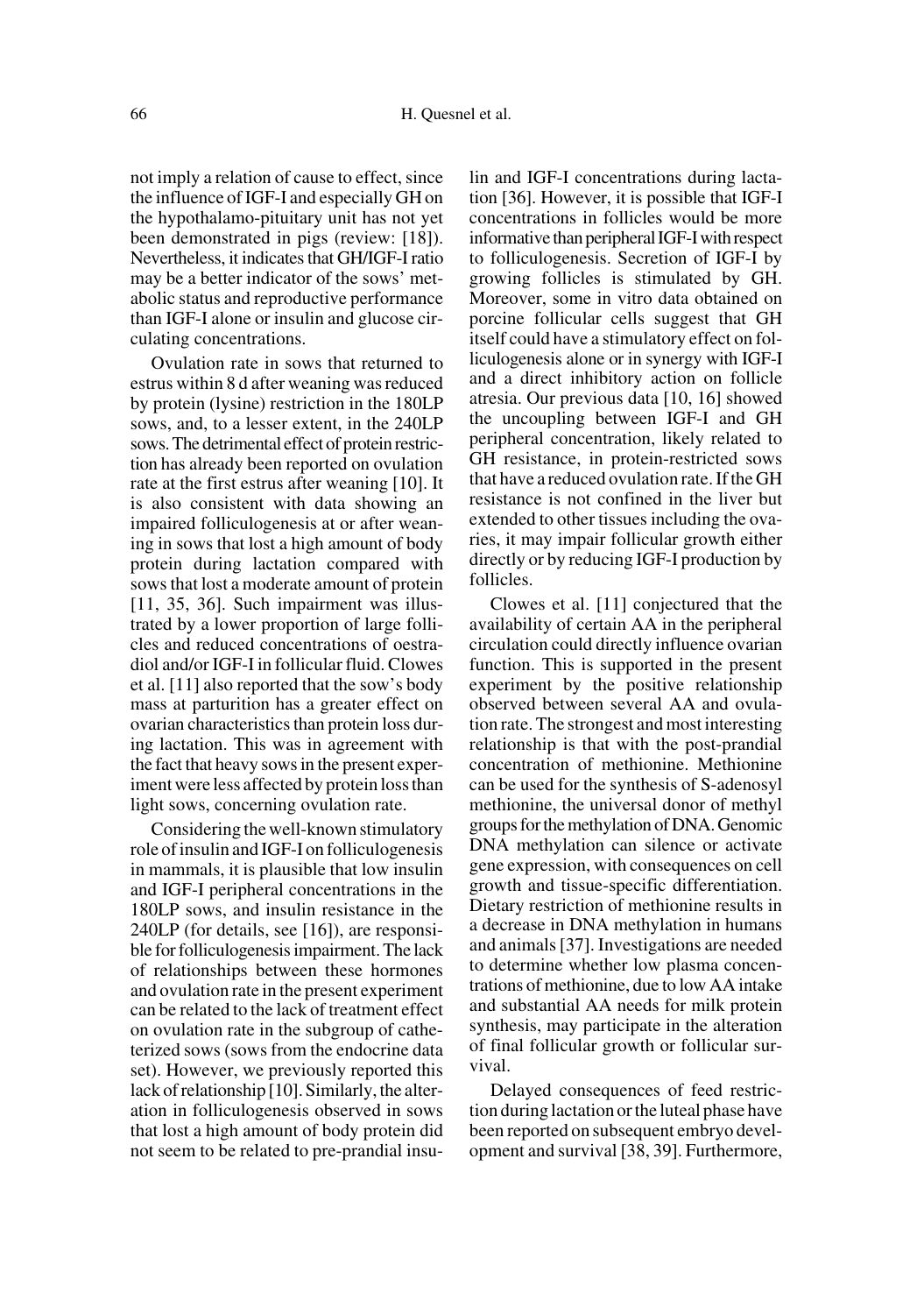Yang et al. [35] provided evidence that lysine restriction throughout lactation impairs the ability of large follicles to support oocyte maturation before postweaning ovulation. In the current experiment, protein (lysine) restriction did not influence the number of embryos on d 30 of gestation and embryo survival, as previously observed [10]. It is possible that treatment effect on oocyte and follicle quality was obliterated by d 30 of gestation, as the uterine capacity becomes limiting.

In conclusion, these results confirm that metabolic and reproductive consequences of protein (lysine) restriction during lactation differ with sows' live weight at farrowing. Protein (lysine) restriction delayed postweaning estrus in sows that weighed between 170 and 190 kg at farrowing, but not in sows that weighed around 240 kg. Protein restriction also altered ovulation rate after weaning, but to a lesser extent in heavy sows. Large body reserves buffered, at least partially, the negative impact of a negative nitrogen balance on reproductive performance. From these results, we can confidently propose that the alteration in peripheral AA profiles at the end of lactation plays a role in the impaired activity of the reproductive axis around weaning.

## **ACKNOWLEDGEMENTS**

The authors wish to acknowledge C. Homo, B. Duteil, M. Massard for taking care of the animals and Y. Lebreton for performing surgery. The authors also thank Dr Combarnous (INRA/ CNRS/Univ. Tours, Nouzilly, France) for the gift of highly purified porcine LH for iodination. César Mejia-Guadarrama was supported by a scholarship from CONACYT/INIFAP (México) and SFERE (France).

## **REFERENCES**

[1] Etienne M, Legault C, Dourmad J-Y, Noblet J. Production laitière de la truie : estimation, composition, facteurs de variation et évolution [Milk production in the sow: estimation, composition, factors of variation and evolution]. J Rech Porcine France 2000, 32: 253– 264.

- [2] Dourmad JY. Ingestion spontanée d'aliment chez la truie en lactation: de nombreux facteurs de variation. INRA Prod Anim 1988, 1: 141–146.
- [3] O'Grady JF, Lynch PB, Kearney PA. Voluntary feed intake by lactating sows. Livest Prod Sci 1985, 12: 355–365.
- [4] Noblet J, Dourmad J-Y, Etienne M. Energy utilization in pregnant and lactating sows: modeling of energy requirements. J Anim Sci 1990, 68: 562–572.
- [5] King RH, Williams IH. The effect of nutrition on the reproductive performance of first-litter sows. 2. Protein and energy intakes during lactation. Anim Prod 1984, 38: 249–256.
- [6] Jones DB, Stahly TS. Impact of amino acids nutrition during lactation on body nutrient mobilization and milk nutrient output in primiparous sows. J Anim Sci 1999, 77: 1513– 1522.
- [7] Dourmad J-Y, Noblet J, Etienne M. Effect of protein and lysine supply on performance, nitrogen balance, and body composition changes of sows during lactation. J Anim Sci 1998, 76: 542–550.
- [8] Brendemuhl JH, Lewis AJ, Peo ER Jr. Effect of protein and energy intake by primiparous sows during lactation on sow and litter performance and sow serum thyroxine and urea concentrations. J Anim Sci 1987, 64: 1060– 1069.
- [9] Jones DB, Stahly TS. Impact of amino acid nutrition during lactation on luteinizing hormone secretion and return to estrus in primiparous sows. J Anim Sci 1999, 77: 1523– 1531.
- [10] Mejia-Guadarrama C.A., Pasquier A, Dourmad J-Y, Prunier A, Quesnel H. Protein (lysine) restriction in primiparous lactating sows: Effects on metabolic state, somatotropic axis, and reproductive performance after weaning. J Anim Sci 2002, 80: 3286–3300.
- [11] Clowes EJ, Aherne FX, Schaefer AL, Foxcroft GR, Baracos VE. Parturition body size and body protein loss during lactation influence performance during lactation and ovarian function at weaning in first-parity sows. J Anim Sci 2003, 81: 1517–1528.
- [12] Dourmad JY, Etienne M, Prunier A, Noblet J. The effect of energy and protein intake of sows on their longevity: a review. Livest Prod Sci 1994, 40: 87–97.
- [13] King RH. Nutritional anoestrus in young sows. Pig News Info 1987, 8: 15–22.
- [14] Whittemore CT. Nutrition reproduction interactions in primiparous sows. Livest Prod Sci 1996, 46: 65–83.
- [15] Charette R, Bigras-Poulin M, Martineau GP. Une méta-analyse de l'anoestrus nutritionnel